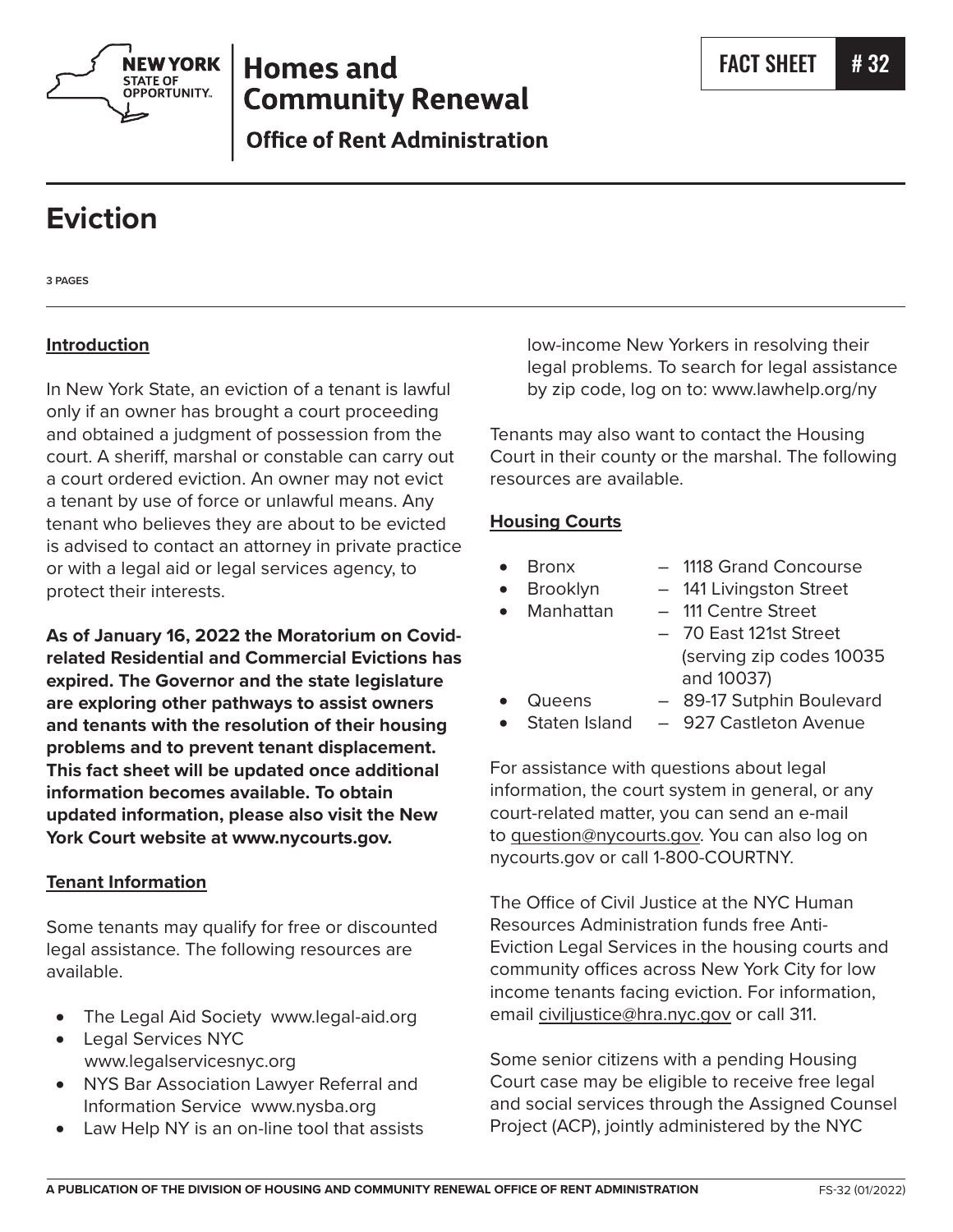Department for the Aging (DFTA) and the NYC Civil Court. For information, you can visit your court's Help Center.

For contact information and FAQs about Marshals in New York City, go to www.nyc.gov and the link to the Department of Investigations (DOI), or call 311.

#### **Owner Information**

All owners and their legal representatives should carefully review the sections of the rent regulations applicable to the situation that is causing them to contemplate initiating an eviction proceeding.

Certain eviction situations require the approval of the DHCR, prior to proceeding to court, while others do not. Certain situations require the filing of termination notices in specified time frames, while others do not.

For tenants subject to Rent Control, Section 2204.3(c) of the NYC Rent and Eviction Regulations requires that a copy of the notice of termination and an affidavit of service be served on the District Rent Office, which the courts have held, is the office located in the borough of the court proceeding. For proceedings in Manhattan, it is DHCR's position, that service can be upon either the Lower or Upper Manhattan Rent Office. For proceedings in Staten Island, where DHCR does not have a rent office, it is DHCR's position, that the service can also be upon either of the Manhattan Rent Offices. The Queens, Bronx and Brooklyn offices will be the place of service for proceedings in their respective boroughs.

Small building owners can contact the Small Building Owner Assistance Unit at Gertz Plaza, 92-31 Union Hall Street, Jamaica, New York 11433 if they need information and assistance in understanding these various regulations.

### **Grounds for Eviction**

- • **Non-payment of rent** the owner does not need the approval of DHCR before initiating a court proceeding and does not need to serve the tenant with a termination notice within a specified time frame.
- The rent regulations identify other grounds for which an owner may initiate eviction proceedings based on the wrongful acts of a tenant which do not first need the approval of DHCR. However, these other grounds generally do require that the owner first serve the tenant with a termination notice, again within a specified time frame.

Some of these grounds are:

- o failure to cure a violation of a substantial obligation of the tenancy
- o damaging the housing accommodation
- o refusing the owner access to make needed repairs

**Example** – damaging the housing accommodation

The tenant, Mr. Wilson, has been using heavy machinery in the apartment, damaging the ceiling and walls and interfering with the comfort and safety of the other tenants.

The owner, Ms. Jamison, in accordance with the parties' lease, should serve Mr. Wilson with a notice, describing the problem in detail, and telling him that he is required to rectify the problem. This is known as a "Notice to Cure."

If uncured, the owner has to serve the tenant with a Termination Notice at least 7 calendar days in advance of the date that he wants the tenant to surrender possession.

After the required time period stated in the termination notice has elapsed, the owner may commence legal proceedings.